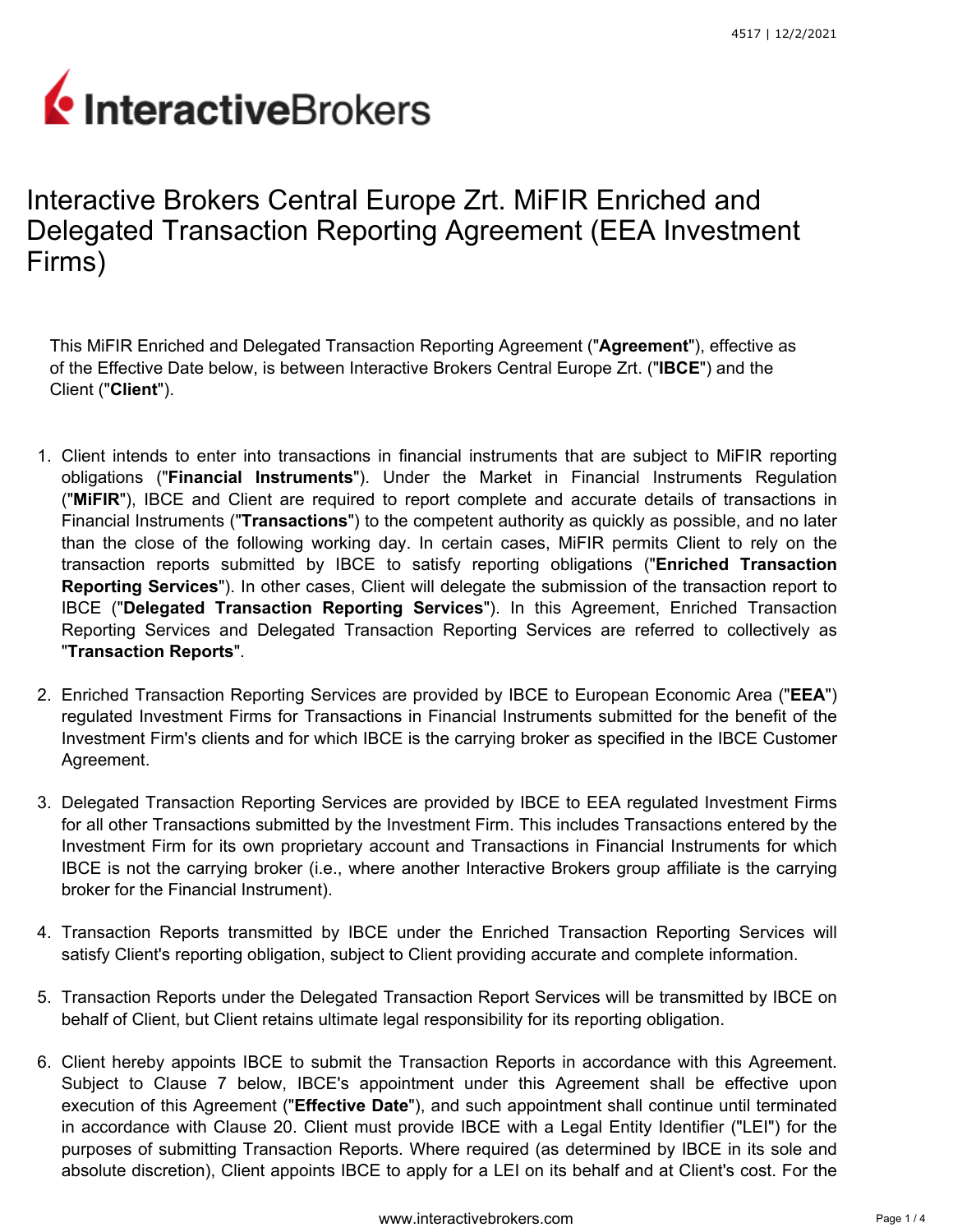purposes of this application, Client agrees to provide the relevant information required for the submission as dictated by IBCE.

- 7. IBCE shall not be obliged to begin reporting any Transaction until IBCE has notified Client that the onboarding process has been completed.
- 8. In respect of each Transaction, IBCE will use reasonable efforts to submit a Transaction Report within the timeframes specified under MiFIR containing the minimum details required by MiFIR ("Reporting Services").
- 9. IBCE may decide not to submit a Transaction Report in respect of any Transaction if IBCE reasonably considers that it does not have sufficient information to do so, that any of the information is incomplete, inaccurate, or not compliant with any requirements under MiFIR, or where any reporting may breach any law or regulation.
- 10. The Reporting Services shall be provided on a reasonable efforts basis and is conditional upon: (i) Client's delivery to IBCE of the requisite data and any other data that may be required to enable IBCE to make such Transaction Reports in a timely manner (collectively, "Client Data"), and (ii) Client having a valid LEI.
- 11. In consideration for IBCE providing the Reporting Services and obtaining and maintaining a LEI, Client shall pay fees ("Fees") to IBCE in accordance with the current Fee schedule posted on IBCE's website. Client agrees that IBCE may change the Fees at any time. Fees will be deducted from Client's IBCE account.
- 12. IBCE may delegate any of its obligations under this Agreement to an affiliate or other third party and Client authorises IBCE to do so without Client's further consent.
- 13. Each party represents and warrants to the other that it has the requisite power and authority to execute this Agreement and to perform the relevant obligations hereunder.
- 14. On each occasion on which Client delivers Client Data to IBCE under this Agreement, and on each occasion that IBCE delivers a Transaction Report to an approved reporting mechanism ("ARM"), Client hereby agrees, represents, warrants and covenants that: (i) Client Data is complete, accurate and compliant with any requirements under MiFIR; (ii) Client understands that regulatory liability for the accuracy and completeness of such Transaction Reports rests with Client: (iii) Client accepts that under the Delegated Transaction Report Services, while submission of reports may be delegated, responsibility for compliance with Client's regulatory requirement to report remains with Client, and (iv) Client understands that IBCE is providing the Reporting Services and submitting Transaction Reports based on IBCE's best efforts to reasonably interpret the MiFIR requirements, which may not be entirely accurate.
- 15. Client consents to IBCE submitting Client Data associated with any Transaction to: (i) a legal or regulatory authority whose rules or requirements with respect to disclosure are applicable; (ii) an ARM; and (iii) any of IBCE's affiliates or agents for the purpose of providing the Reporting Services.
- 16. IBCE has no obligation in respect of, and accepts no liability for, verifying the validity or accuracy any Client Data provided to IBCE.
- 17. IBCE and its affiliates, and their respective directors and officers shall not be liable to Client under any circumstances for loss of profit, cost, charge, fee, expense penalty or any direct, indirect, incidental, special, exemplary, punitive or consequential damages (except for damages arising out of intentional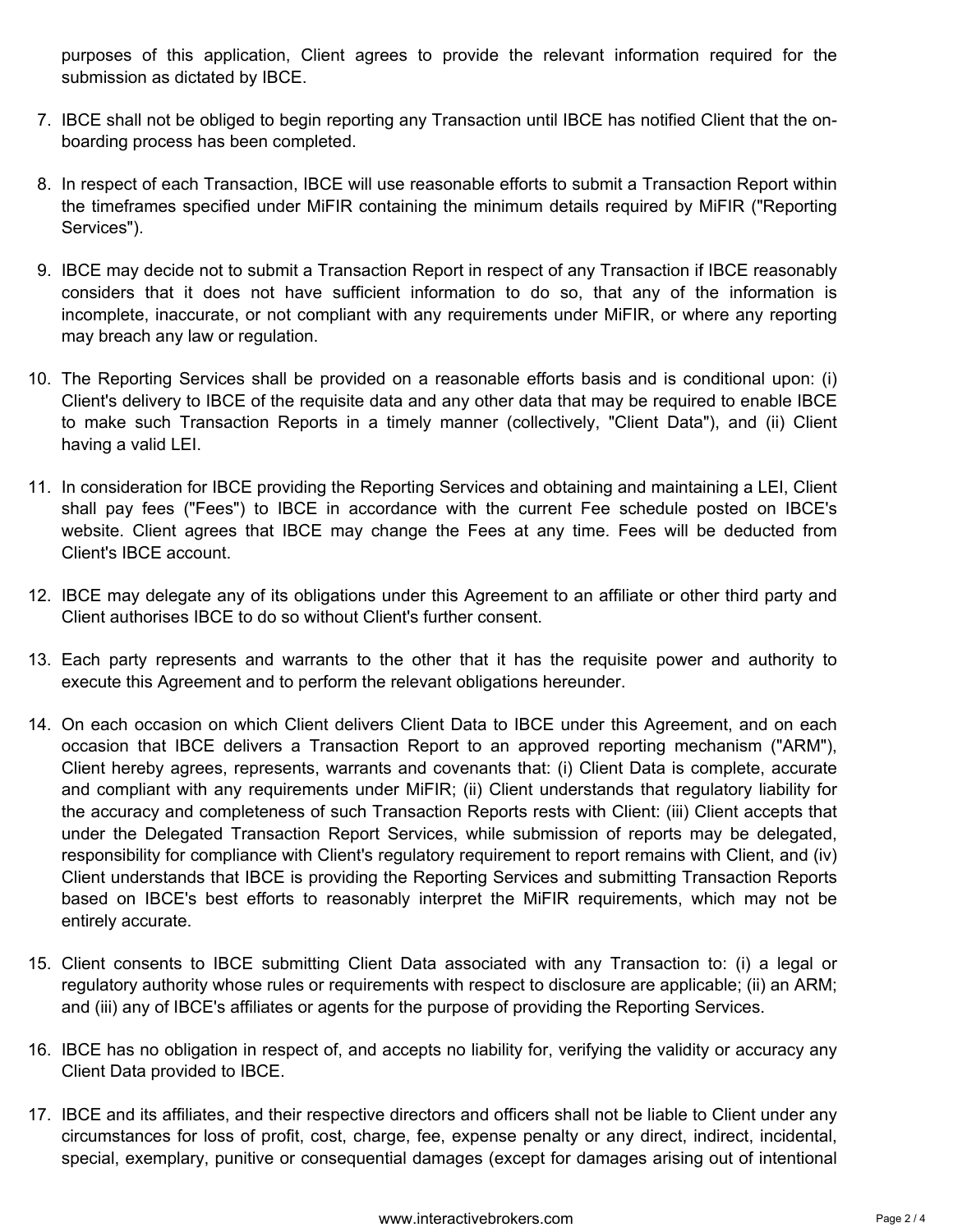breach of contract, and for damages arising out of breach of contract that damages human life, physical integrity and health) in any action, proceeding or claim arising out of this Agreement or any breach thereof. Subject always to the foregoing, and in circumstances where IBCE is liable pursuant to this Clause 17, IBCE's total aggregate liability howsoever arising out of this Agreement shall be limited in any Year to the amount of Fees paid by the Client in that Year under this Agreement or EUR 5,000, whichever is higher. IBCE and the Client each acknowledge and agree that these exclusions and limitations of liability are reasonable in the circumstances taking into account the nature of the Delegated Transaction Reporting Services being provided by IBCE to the Client and the Fees paid by the Client for such services. In this Clause 17, a "Year" shall mean a period of 12 months commencing on the Effective Date or any anniversary of the Effective Date.

- 18. IBCE shall not be liable for any partial or non-performance of the reporting obligation by reason of any force majeure event, technical error, breakdown or failure of transmission, communication or computer facilities.
- 19. Except in the case of gross negligence, wilful misconduct or fraud on the part of IBCE, Client shall indemnify and hold harmless IBCE and its affiliates, and each of their respective directors, officers, employees, agents and affiliates, from and against any claim, damages, loss, liability, cost and/or expense (including, but not limited to, reasonable attorney's fees and costs) that directly or indirectly arise from or are caused by, or in connection with: (i) this Agreement, (ii) any breach by Client of its obligations under this Agreement, or (iii) Client's use of the Reporting Services.
- 20. Either party may terminate this Agreement at any time upon the giving of not less than 60 (sixty) calendar days' prior written notice or, in either case, sooner if pursuant to legal or regulatory requirement. Client shall provide this written notice by way of email, to be marked for the attention of the IBCE Compliance Department, to IBCEcompliance@interactivebrokers.com. IBCE may terminate this Agreement immediately: (i) in the event that Client becomes insolvent; (ii) in the event of a material breach of Client's obligations under this Agreement, any other agreement between Client and IBCE or its affiliates or of any rules or regulations of any regulatory authority or applicable law material to Client's ability to perform Client's obligations under this Agreement. Clauses 16, 17, 18, 19 and 22 shall survive termination or expiration of this Agreement.
- 21. Client may not transfer this Agreement or any interest in or under it to any third party without IBCE's prior written consent. IBCE may assign this Agreement to an affiliate. This Agreement shall be amended as needed from time to time as and when required by changes in reporting requirements, systems or processes or for any other similar reason. IBCE is not acting as Client's fiduciary or adviser.
- 22. This Agreement is governed by the laws of Hungary. All disputes shall be within the exclusive competence of the Courts of Hungary, unless IBCE chooses to bring an action against Client before any other court having jurisdiction under the ordinary rules of procedure, in particular according to the applicable jurisdiction rules of the relevant European regulation or applicable convention.

CUSTOMER REPRESENTS THAT THE FOREGOING INFORMATION AND ALL OTHER INFORMATION PROVIDED DURING THE ACCOUNT APPLICATION PROCESS IS TRUE AND CORRECT AND AGREES TO NOTIFY IBCE BY EMAIL OF ANY MATERIAL CHANGES THEREIN. CUSTOMER AUTHORISES IBCE TO CONFIRM THE ACCURACY OF THE INFORMATION AS IT DEEMS NECESSARY.

BY TYPING MY SIGNATURE AND SENDING IT VIA THE INTERNET, I ACKNOWLEDGE THAT I HAVE READ AND UNDERSTAND ALL INFORMATION PROVIDED DURING THE APPLICATION PROCESS; THAT I INTEND IBCE TO RELY UPON IT; THAT I INTEND TO BE BOUND THEREBY;